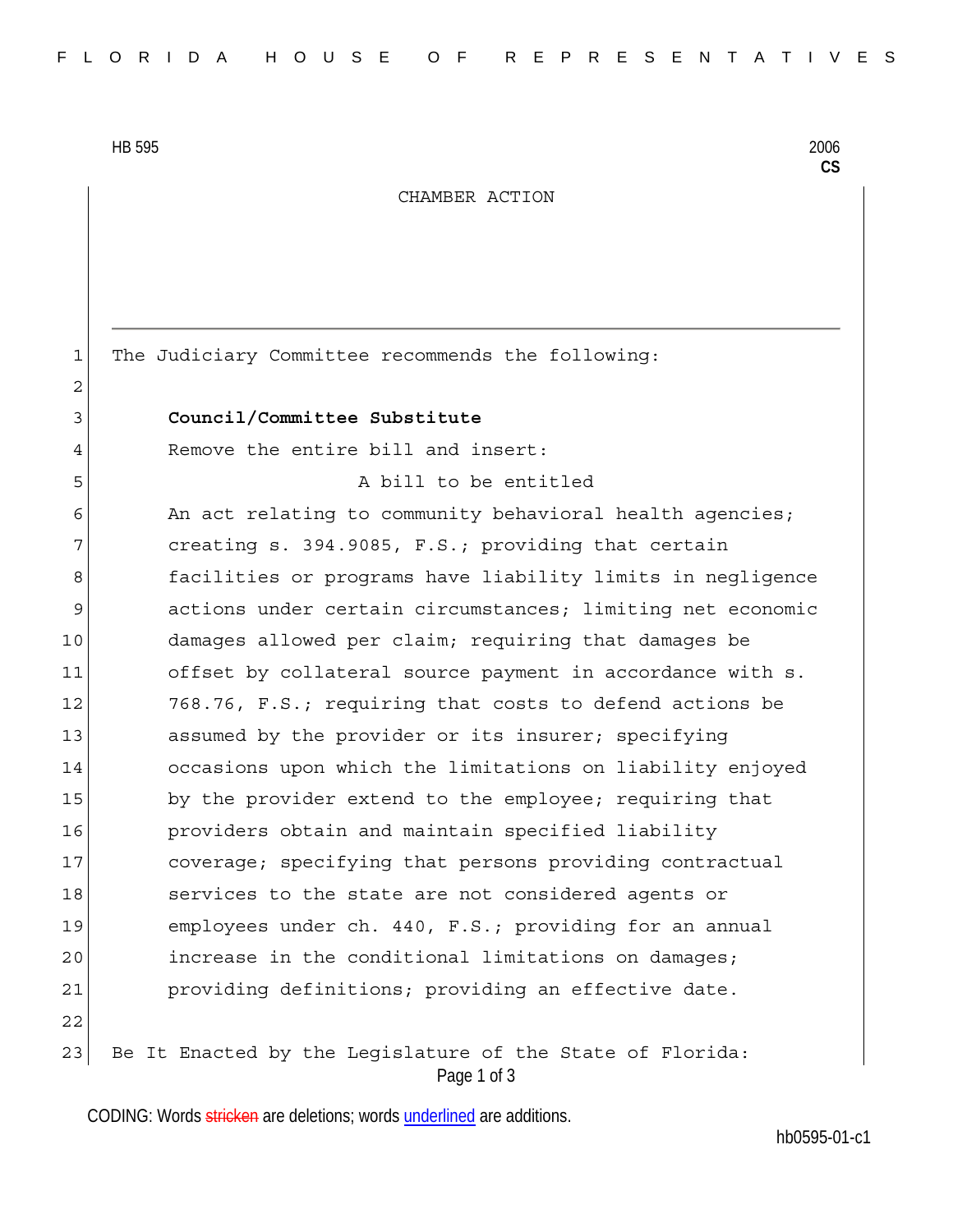HB 595 2006

| 24 |                                                                        |
|----|------------------------------------------------------------------------|
| 25 | Section 1. Section 394.9085, Florida Statutes, is created              |
| 26 | to read:                                                               |
| 27 | 394.9085 Behavioral provider liability.--                              |
| 28 | (1) (a) In any negligence action for damages for personal              |
| 29 | injury or wrongful death arising out of the provision of               |
| 30 | services for crisis stabilization brought against a                    |
| 31 | detoxification program, an addictions receiving facility, or a         |
| 32 | designated public receiving facility, net economic damages shall       |
| 33 | be limited to \$1 million per liability claim, including, but not      |
| 34 | limited to, past and future medical expenses, wage loss, and           |
| 35 | loss of earning capacity. In computing net economic damages,           |
| 36 | such damages shall be offset by any collateral source payment          |
| 37 | paid in accordance with s. 768.76.                                     |
| 38 | In any negligence action for damages for personal<br>(b)               |
| 39 | injury or wrongful death arising out of the provision of               |
| 40 | services for crisis stabilization brought against any                  |
| 41 | detoxification program, an addictions receiving facility, or a         |
| 42 | designated public receiving facility, noneconomic damages shall        |
| 43 | be limited to \$200,000 per claim.                                     |
| 44 | (c) Any costs in defending actions brought under this                  |
| 45 | section shall be assumed by the provider or its insurer.               |
| 46 | The limitations on liability of a detoxification<br>(2)                |
| 47 | program, an addictions receiving facility, or any designated           |
| 48 | public receiving facility as described in subsection (1) shall         |
| 49 | be exclusive. Such limitations apply to each employee of the           |
| 50 | provider when the employee is acting in furtherance of the             |
| 51 | provider's responsibilities under its contract with the<br>Page 2 of 3 |

CODING: Words stricken are deletions; words underlined are additions.

**CS**